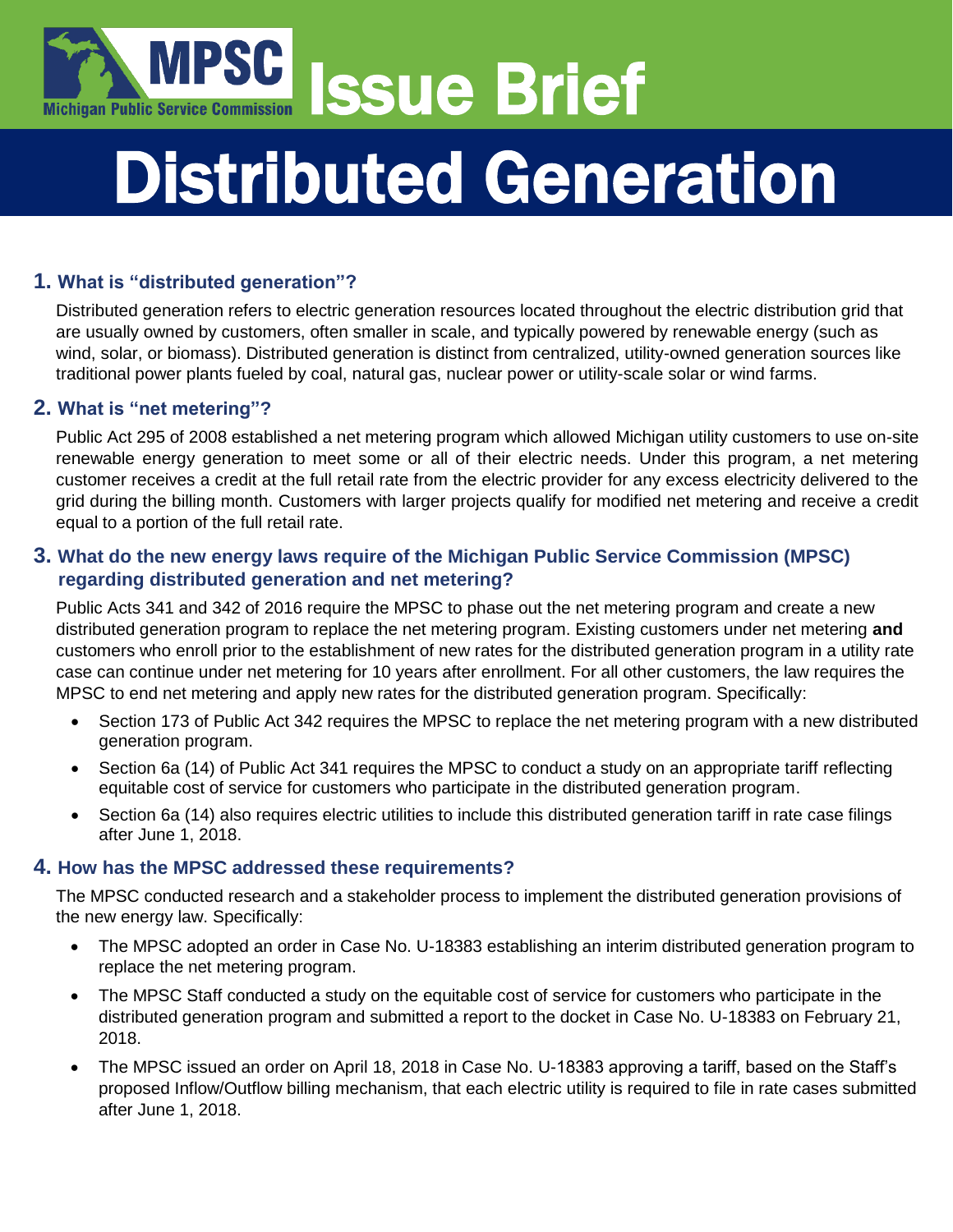#### **5. How are existing net metering program customers affected by the new law?**

Sec. 183(1) of Public Act 342 allows existing net metering program customers to maintain current program terms and conditions for 10 years from the date of enrollment in the program. The MPSC reaffirmed this principle in its U-18383 Order on July 12, 2017.

Customers who sign up before new rates for the distributed generation program are established by the MPSC in a utility rate case filed after June 1, 2018 will also be able to maintain the terms and conditions under the net metering program for 10 years from the date of enrollment.

A customer is considered "enrolled" in the program if they have submitted a complete application to their utility. A utility has 10 business days from the submission date of the application to inform the customer whether the application is complete or deficient. The customer is given 60 days from the date of notification to rectify a deficient application.

When a final distributed generation tariff is approved for each electric utility in rate cases filed after June 1, 2018, new customers, and any existing customers who have surpassed 10 years on a previous program, will fall under the new distributed generation tariff.

#### **6. How did the MPSC determine an "appropriate tariff reflecting equitable cost of service" for distributed generation customers?**

Sec. 6a (14) of Public Act 341 requires the MPSC to study "an appropriate tariff reflecting equitable cost of service for utility revenue requirements for customers who participate in a net metering program or distributed generation program" and to approve such a tariff in utility rate cases filed after June 1, 2018.

MPSC Staff analyzed available data on distributed generation customers, researched pricing models around the country, consulted with outside experts, and engaged stakeholders in a study of distributed generation and related cost-of-service issues.

The study showed that billing distributed generation customers according to the kWh delivered during the month equitably recovered the costs these customers imposed on the utility system. The study also found that, for utilities with advanced metering infrastructure, the excess electricity that customers put onto the electric grid can be calculated, and that a credit for this excess electricity can be established to appropriately compensate distributed generation customers for the value of the energy put onto the grid. MPSC Staff recommended using an "Inflow/Outflow billing mechanism" to reflect equitable cost of service.

#### **7. What is the Inflow/Outflow billing mechanism?**

"Inflow" means the electricity a customer uses from the utility distribution system. "Outflow" means the electricity generated by the customer's distributed generation project that is not used on-site and is instead sent to the electric grid. The Inflow/Outflow billing mechanism measures and prices the incoming and outgoing electricity flows separately on an instantaneous basis. This mechanism establishes a basis for consistent and appropriate cost-ofservice billing.

In its April 18, 2018 Order in Case No. U-18383, the MPSC adopted a tariff based upon the Inflow/Outflow billing mechanism that regulated electric utilities are expected to submit in any rate case filed after June 1, 2018.

#### **8. What is the difference between the Inflow/Outflow and net metering billing mechanisms?**

Inflow/Outflow separates power inflows from power outflows, relying on two distinct and independent sets of meter data to establish consistent and appropriate cost-of-service allocators and billing determinants. Net metering captures a customer's net energy usage. The Inflow/Outflow billing mechanism creates a more complete picture of a customer's energy usage and excess generation and is better equipped to reflect distributed generation customers' cost of service.

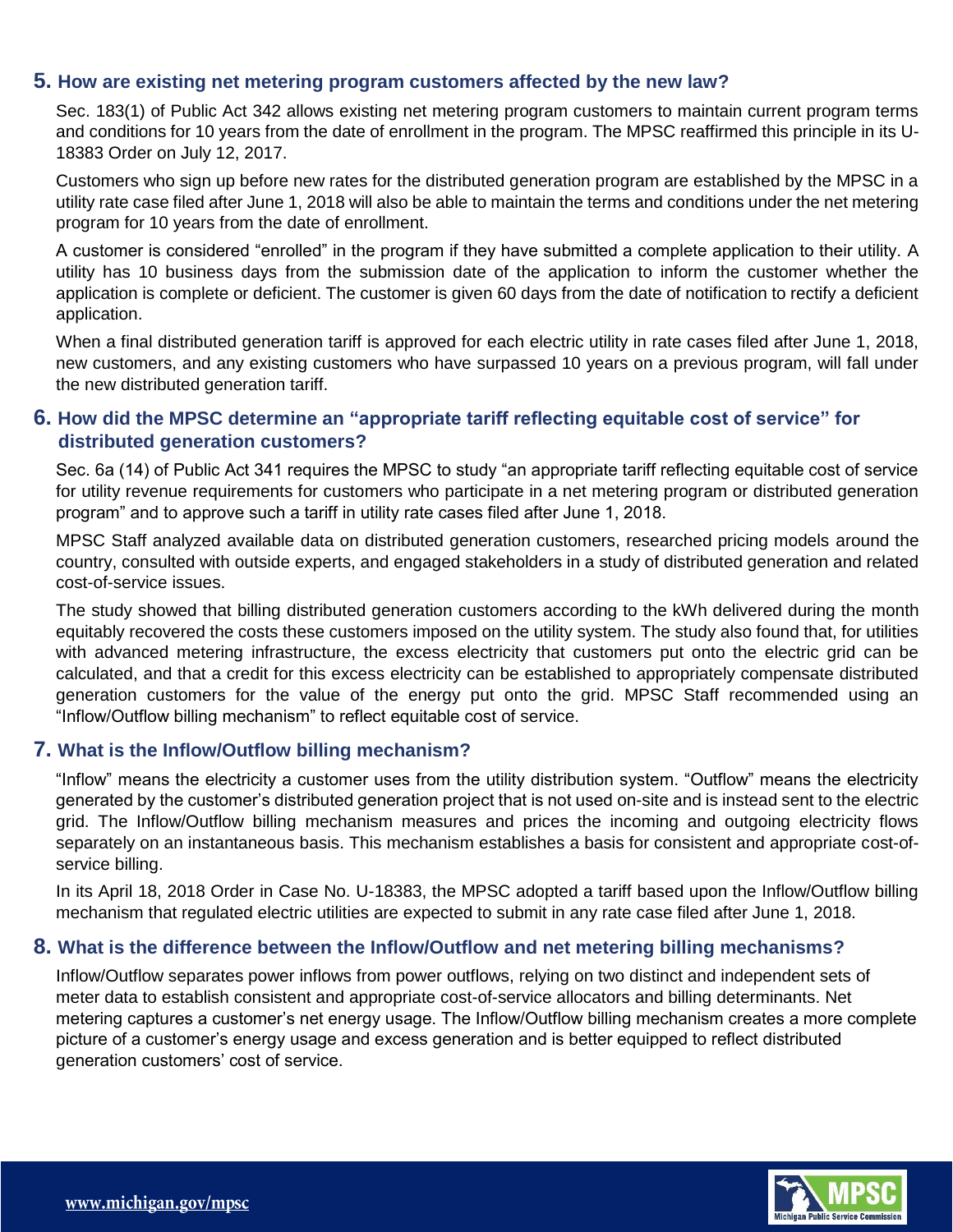#### **9. How will the actual Inflow charge and the Outflow credit for each utility be determined?**

The MPSC will determine the Inflow/Outflow charge and credit in all regulated electric utility rate cases filed after June 1, 2018.

#### **10. When will the new distributed generation program take effect?**

Electric utility rate cases filed after June 1, 2018 are required to include distributed generation program tariffs. The new distributed generation program provisions do not take effect until a final order is approved by the MPSC in a rate case filed after June 1, 2018.

#### **11. What are regulated electric utilities required to do after June 1, 2018?**

As provided for by the MPSC's April 18, 2018 Order, electric utilities regulated by the MPSC must file a proposed tariff that has the Inflow/Outflow tariff as its basis. The utilities may also file their own proposals as well. The MPSC will review and approve a final tariff as part of its final determination in each rate case.

#### **12. What if the utility does not file a rate case soon after June 1, 2018? Will net metering continue to be available as is until the new tariffs are approved in a rate case?**

Utilities are not required to file rate cases at specific times. Some utilities file rate cases fairly frequently while others may wait several years between cases. Depending on the utility, it could be some time before the new distributed generation tariff changes are in effect. These changes must be approved in a rate case based on the law. In the meantime, net metering will be available.

#### **13. Is there a cap on how many customers can participate in a utility's distributed generation program?**

Sec. 173 of PA 342 limits the participation in the distributed generation program to 1% of an electric utility's average in-state peak load for the preceding five years. The 1% limit is made up of the following components:

- Up to 0.5% for customers with a distributed generation project of 20 kilowatts or less
- Up to 0.25% for customers with a distributed generation project of between 20 kilowatts and 150 kilowatts
- Up to 0.25% for customers with a methane digester of 150 kilowatts or more

## **14. Did MPSC Staff solicit stakeholder input in the process of producing the study? Will the MPSC allow for stakeholder input in the process of determining a final tariff in each rate case filed after June 1, 2018?**

Yes. MPSC Staff held seven stakeholder meetings in 2017 to receive feedback on Staff's study of the appropriate distributed generation tariff reflecting equitable cost of service. The MPSC anticipates broad stakeholder participation from intervenors and public commenters in each rate case that will determine the final tariff. Visit the MPSC's **[website](https://www.michigan.gov/mpsc/0,9535,7-395-93308_94950---,00.html)** for information on how to comment or participate in a utility rate case. An MPSC **[issue brief](http://www.michigan.gov/documents/mpsc/Rate_Case_Issue_Brief_3-29-18_618861_7.pdf)** also discusses the rate case process in more detail.

#### **15. What impact will these changes have on customers interested in solar at their home or business or other types of distributed generation?**

For current net metering customers, as well as customers who sign up for the distributed generation program before new rates are set in a rate case filed after June 1, 2018, the terms and conditions of the existing program will be available for ten years from the date of enrollment. New distributed generation tariffs will be adopted in electric utility rate cases filed after June 1, 2018, and final decisions are yet to be determined, so the impact remains to be seen. However, the federal investment tax credit continues to be available to offset costs associated with installing solar projects, and costs of distributed generation projects continue to fall, increasing their economic viability.